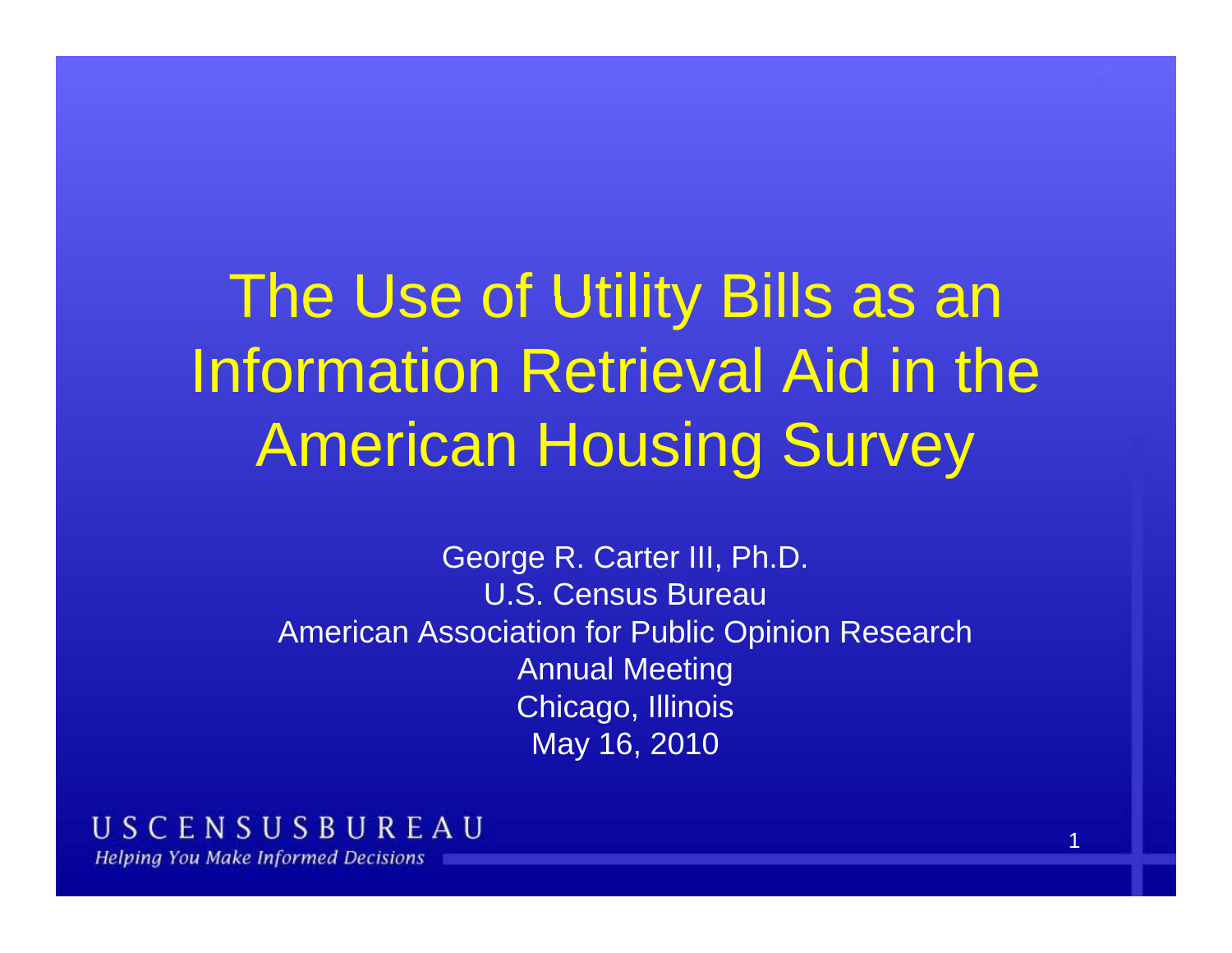### Disclaimer

This presentation is intended to inform interested parties of ongoing research to encourage discussion of work in progress.

The views expressed on methodological, technical and operational issues are those of the author and not necessarily those of the U.S. Census Bureau.

USCENSUSBUREAU **Helping You Make Informed Decisions**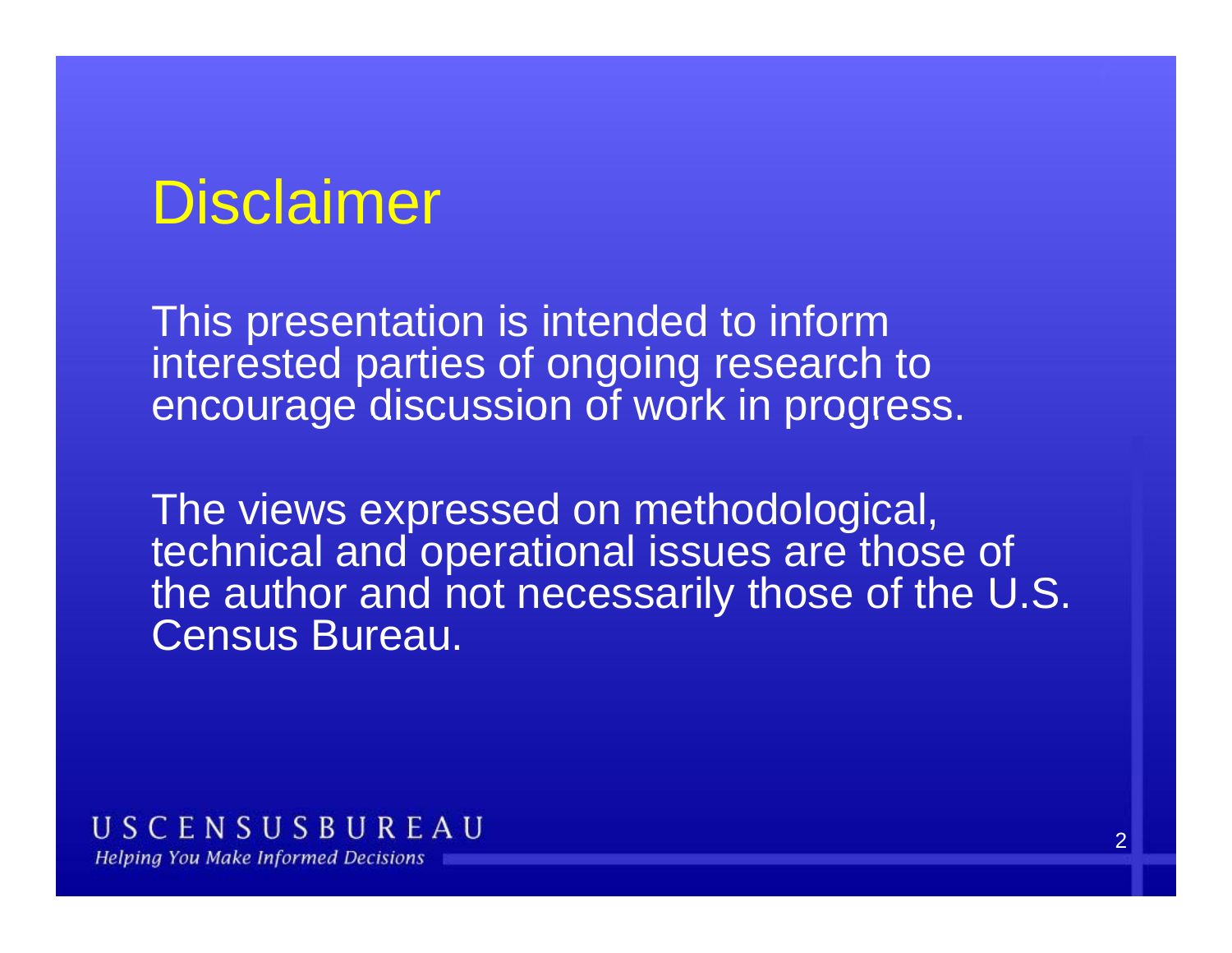## Utility Data Collection

- $\bullet$ Utility costs are an important component of housing costs
- The American Housing Survey (AHS)
	- Key source of housing cost and utility data for the United **States**
	- Collected by the U.S. Census Bureau for HUD
- Utility record use in the AHS
	- Respondents are encouraged to use actual bills to aid information retrieval
	- Goal: Improved accuracy
- Research Question
	- Who uses electricity and gas bills to answer the AHS?

### USCENSUSBUREAU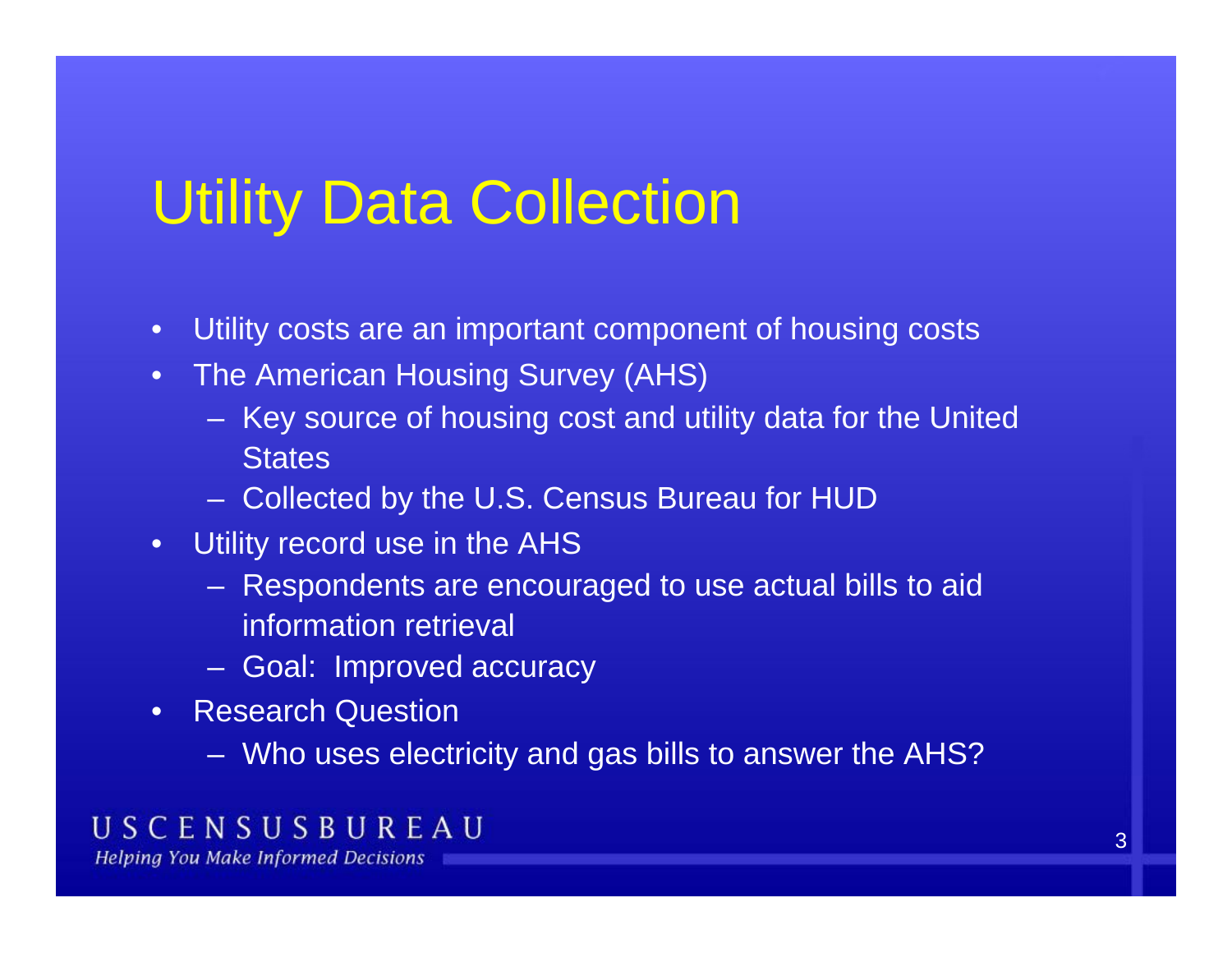## **Outline**

- 1. AHS Advance Letter
- 2. How Electricity Costs are Collected in the AHS
- 3. How Gas Costs are Collected in the AHS
- 4. Prior Research on Respondent Record Usage
- 5. Theoretical Expectations
- 6. Methods
- 7. Descriptive Statistics
- 8. Logit Models
- 9. Summary of Findings
- 10. Future Research

### USCENSUSBUREAU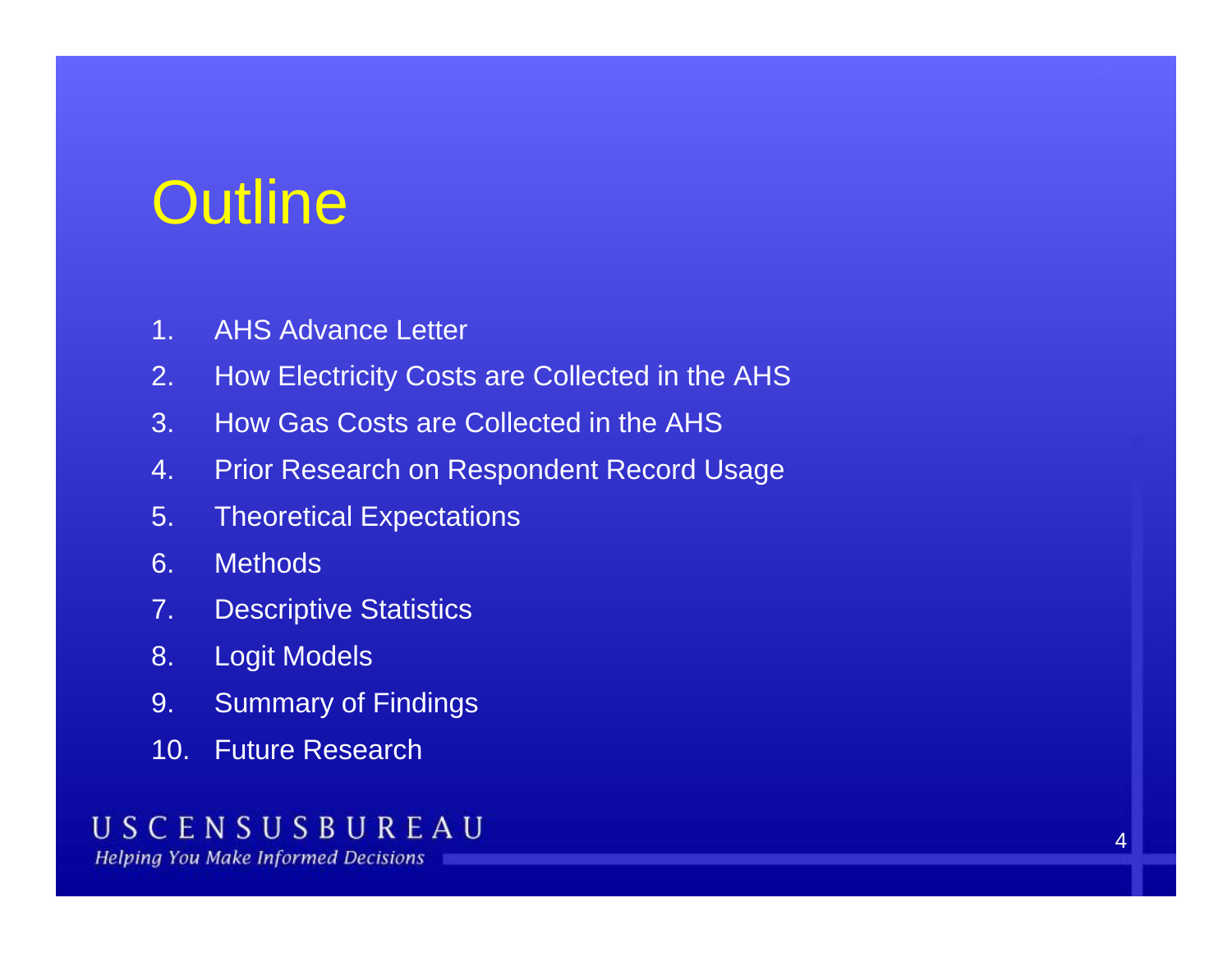## AHS Advance Lette r

| Utility     | January | April | August | December |
|-------------|---------|-------|--------|----------|
| Electricity |         |       |        |          |
| Gas         | ω       | чu    | 317    |          |

This worksheet is not a questionnaire but an aid to help you when our field representative contacts you. Do not mail this back to the U.S. Census Bureau. Keep it for your reference. Thank you again for your time and effort in completing this important survey!

Completing the survey will be easier if you will look up the following bills in your checkbook or other records before the interview. Record the amounts for the past year in the spaces provided, skipping any costs that do not apply to you. Please keep this worksheet for reference, so you can refer to it when our field representative contacts you.

### USCENSUSBUREAU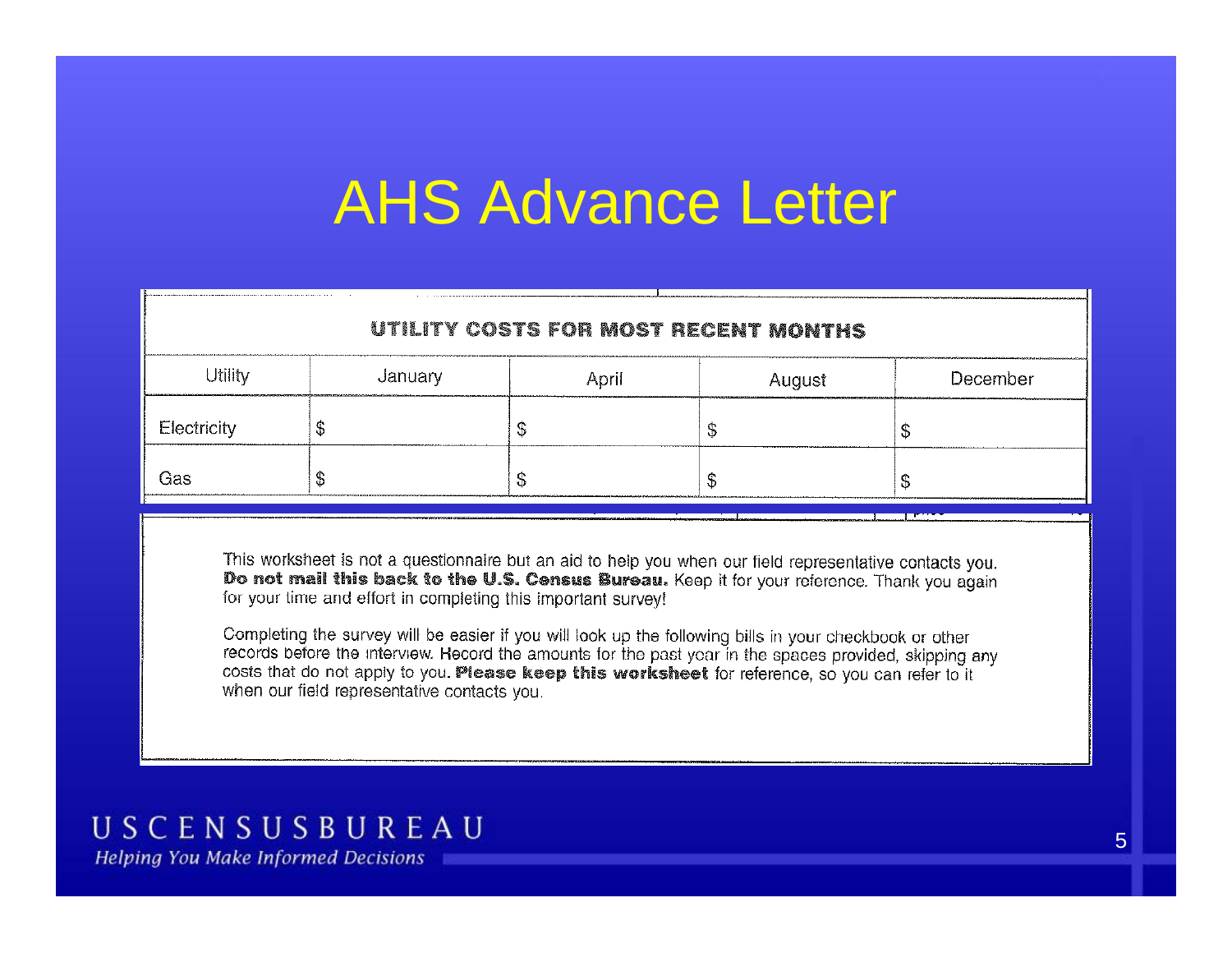# **How Electricity Costs Are** Collected in the AHS

- $\bullet$ Do you use electricity in your home?
- Are you billed separately for electricity?
- How many months does each electric bill cover?
- •• If electric is billed separately and respondent gave the number of months each bills covers
	- Do you have any of these records available showing your costs for electricity? (Can you please get them now?)
	- (From your records, what were the costs for electricity for the months of…) January, April, August, December
- If doesn't have bills or doesn't know or refuses or provides only 1 or no valid amounts for the months…
	- How much was your most recent bill?
	- What month was the bill for?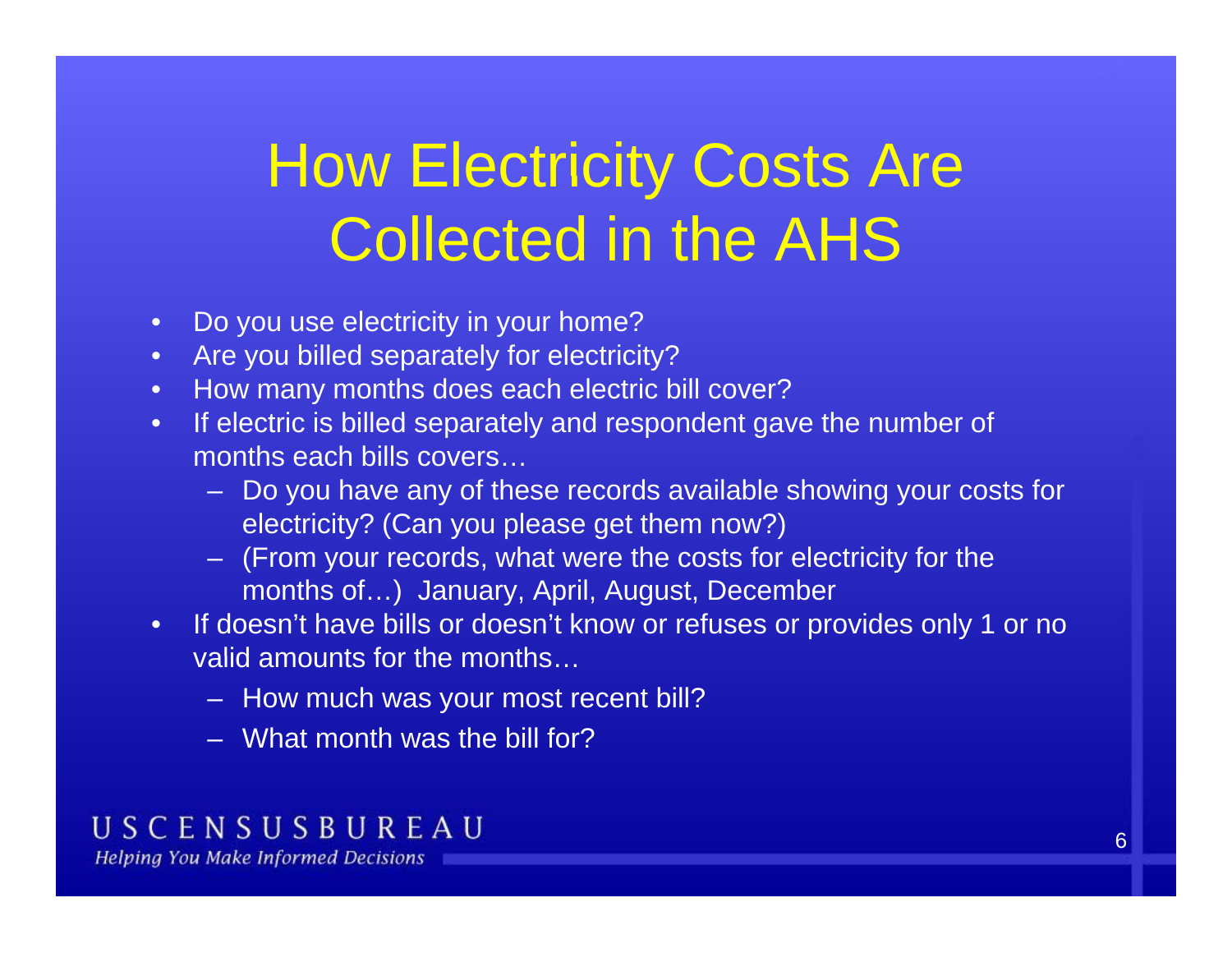## How Gas Costs Are Collected in the AHS

- Similar questions to electricity costs collection
- Ask if they use gas
- •If yes,...Is it from underground pipes or from bottled gas?
- If the gas is piped, we ask if they have bills and proceed to ask them the monthly amounts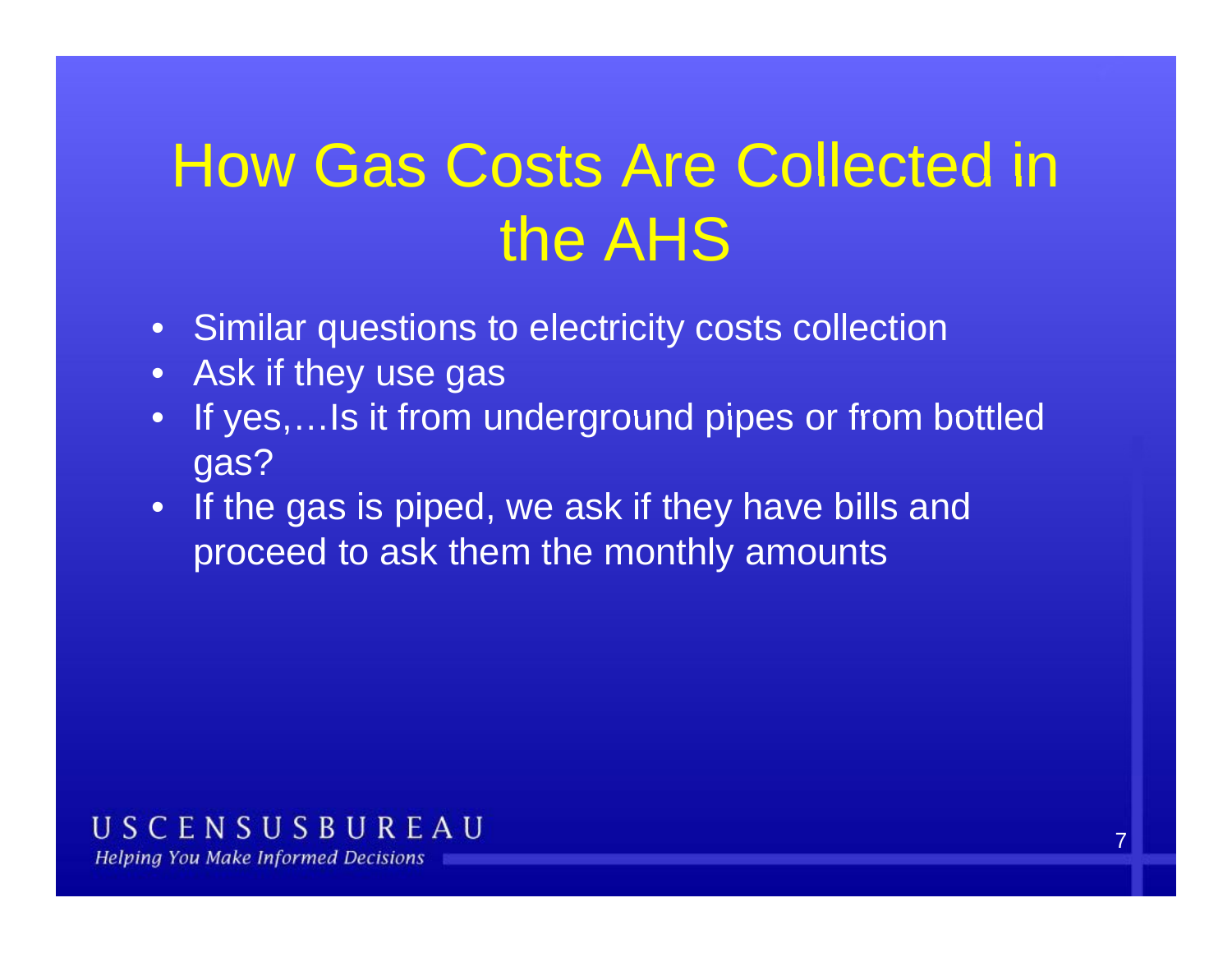### Related Research

- $\bullet$ Not much research on respondent record use
- • Research by (Marquis, Moore, and Bogen 1993) explored ways to increase record use in the Survey of Income and Program Participation (SIPP)
- Assumption: Record Use Improves Accuracy
	- This has not been tested
	- Need administrative data to test this with the AHS
- Here we answer the question of who has records and uses them to answer the survey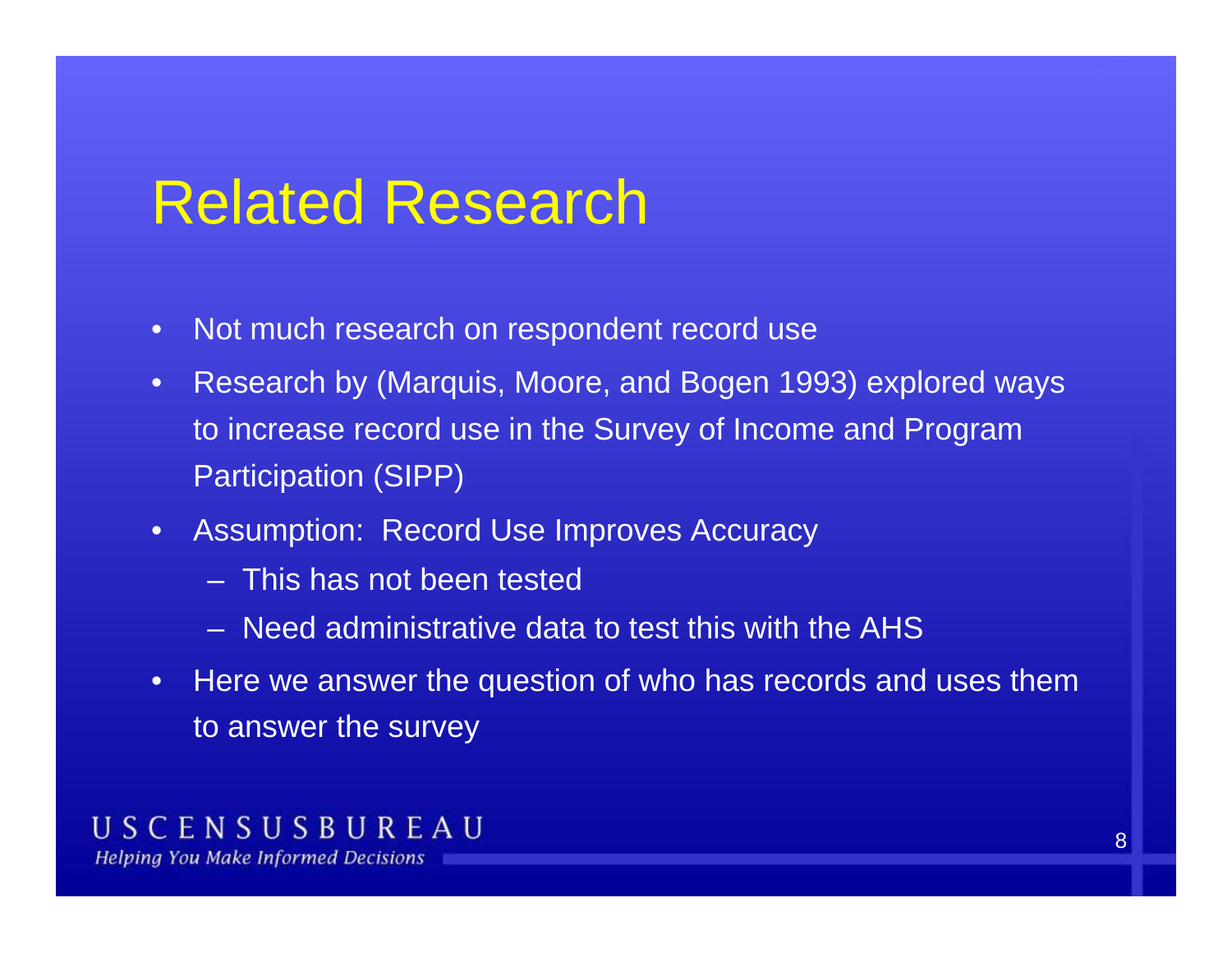# Who Should We Expect to Have Records?

- $\bullet$  Who pays the bills?
	- Reference person or spouse
	- Child or other relative of reference person less likely
	- Occupied without payment of rent less likely less
- Who is more likely to have bills readily available?
	- Older respondents
	- Respondents with higher levels of education and higher incomes
	- Owners
- • How could the FR influence record use?
	- In person, the FR can visibly see if the respondent is using records
		- This could decrease the amount of respondents saying they have records when they are answering the questions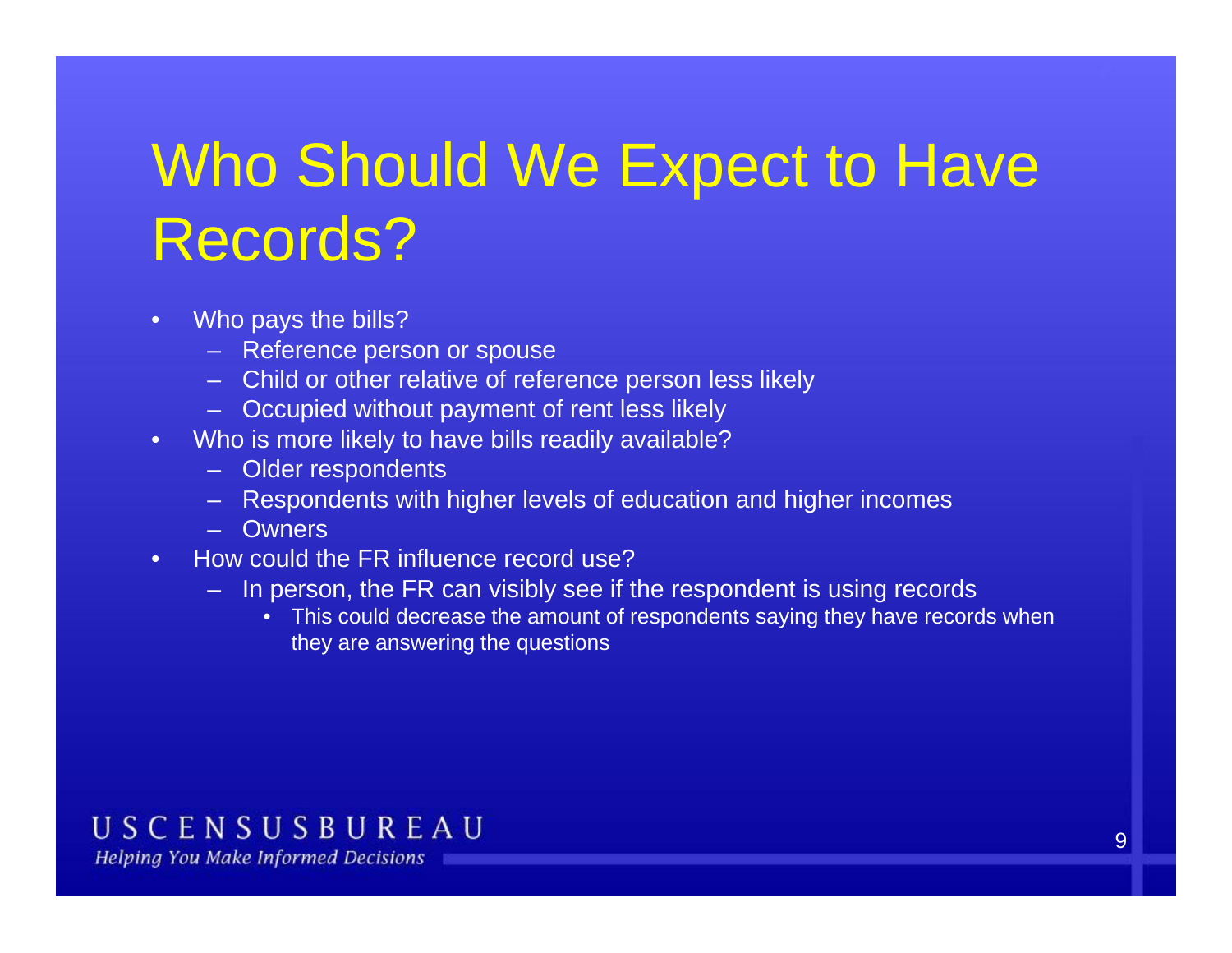### **Methods**

- •Data from 2007 AHS National Public Use File and Internal Use File
- $\bullet$ Logistic Regression Models
- • $ln(odds) = ln(p<sub>i</sub>(1-p<sub>i</sub>)) = β<sub>0</sub> + β<sub>1</sub>X<sub>1</sub> + β<sub>2</sub>X<sub>2</sub> + .... β<sub>p</sub>X<sub>pi</sub>$ 
	- Model 1: Has All 4 Electricity Bills
	- Model 2: Has All 4 Gas Bills
- $\bullet$  Independent Variables
	- Respondent Demographic and Economic Characteristics
	- Housing Characteristics
	- Mode of Interview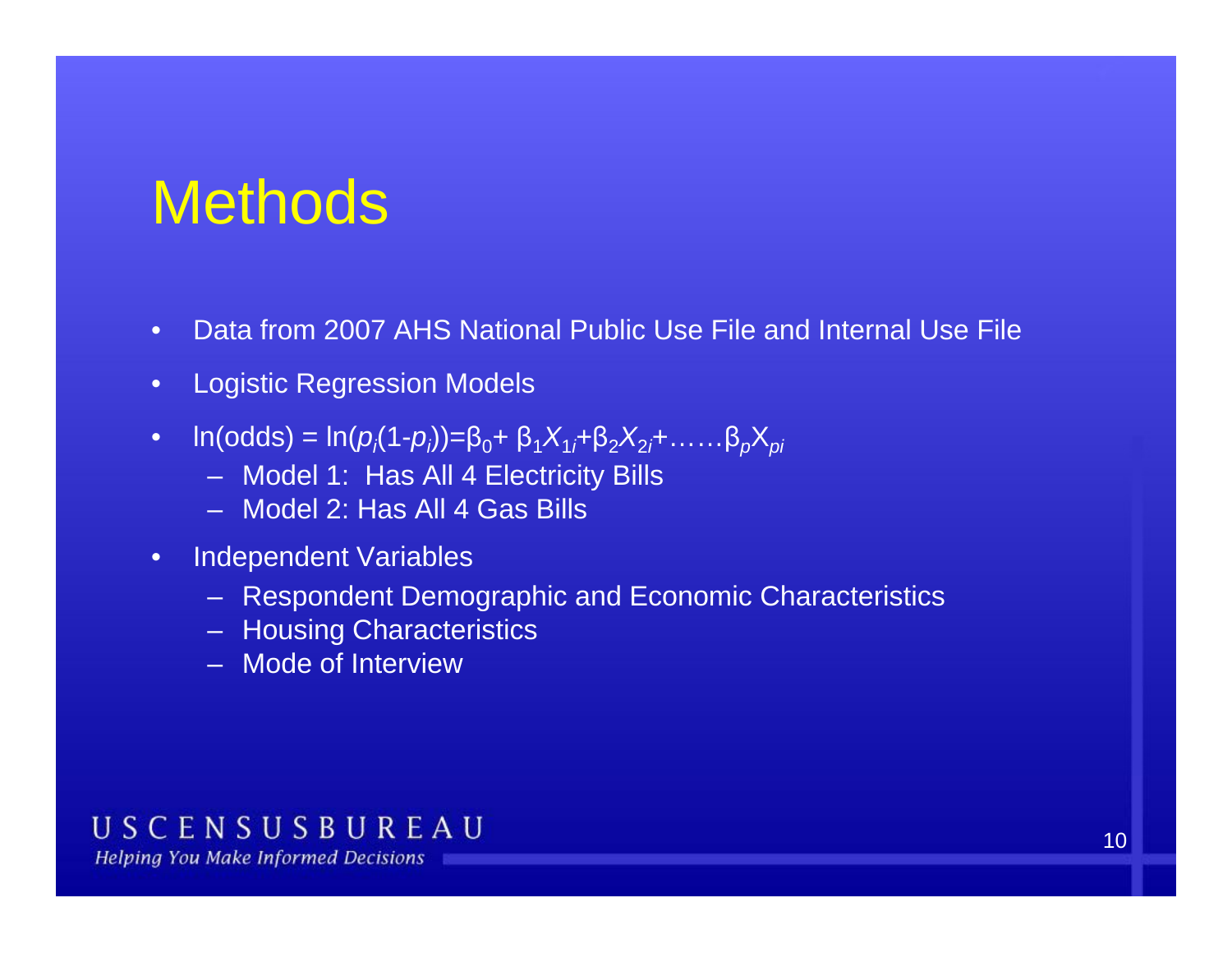## Reference Groups in Models

- $\bullet$ Race: White Only
- $\bullet$ Hispanic Origin: Non-Hispanic
- A ge: <35
- Education: Less than High School
- $\bullet$ **Income: First Monthly Income Quintile**
- •Marital Status: Not Married
- $\bullet$ Family Relationship: Reference Person
- Tenure: Rented
- •Re gion: Northeast
- •Building Type: Building with 2+ apartments
- •Mode of Interview: Telephone Interview

#### USCENSUSBUREAU **Helping You Make Informed Decisions**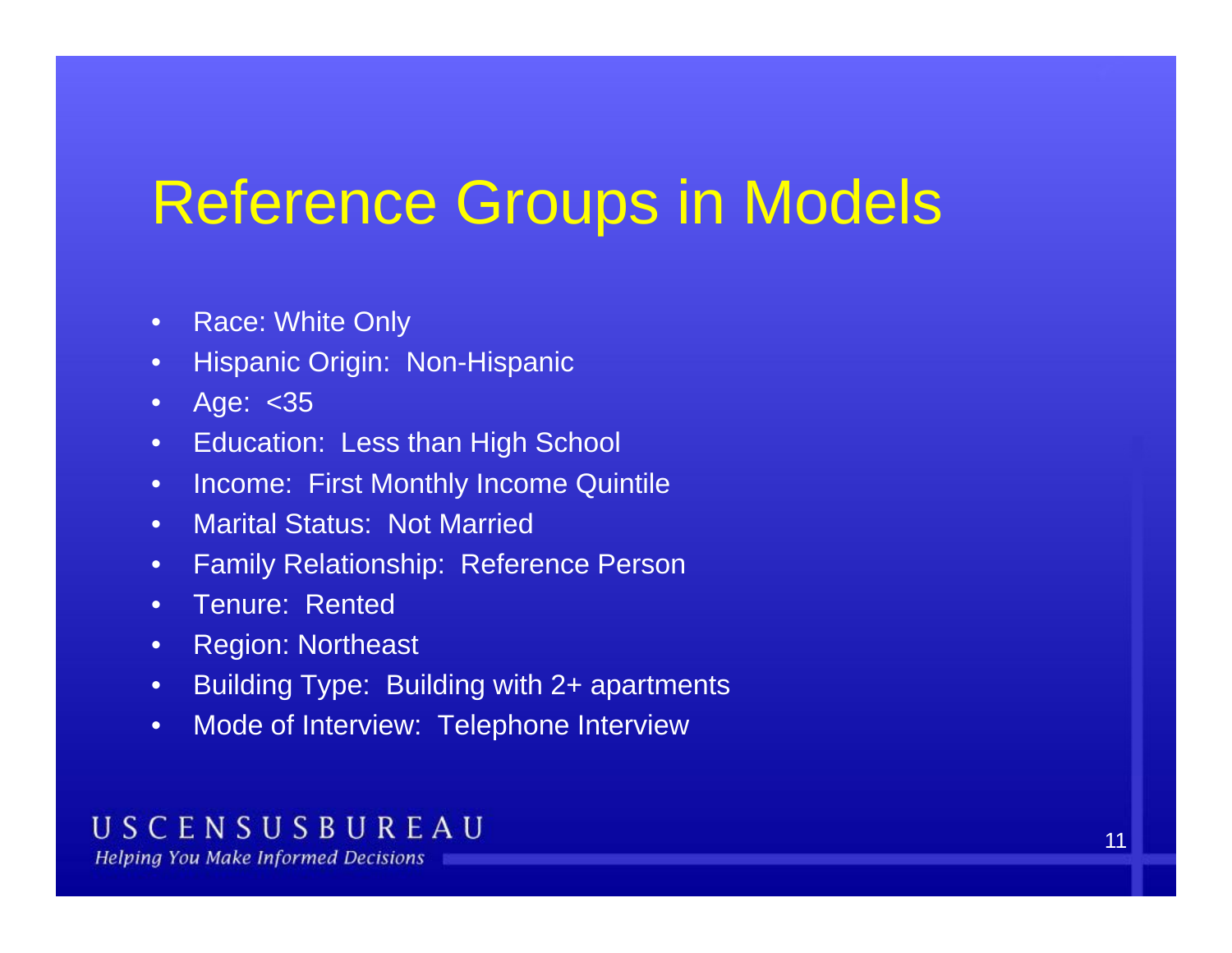### Chart 1: Percentage of Respondents with Electricity Bills



### USCENSUSBUREAU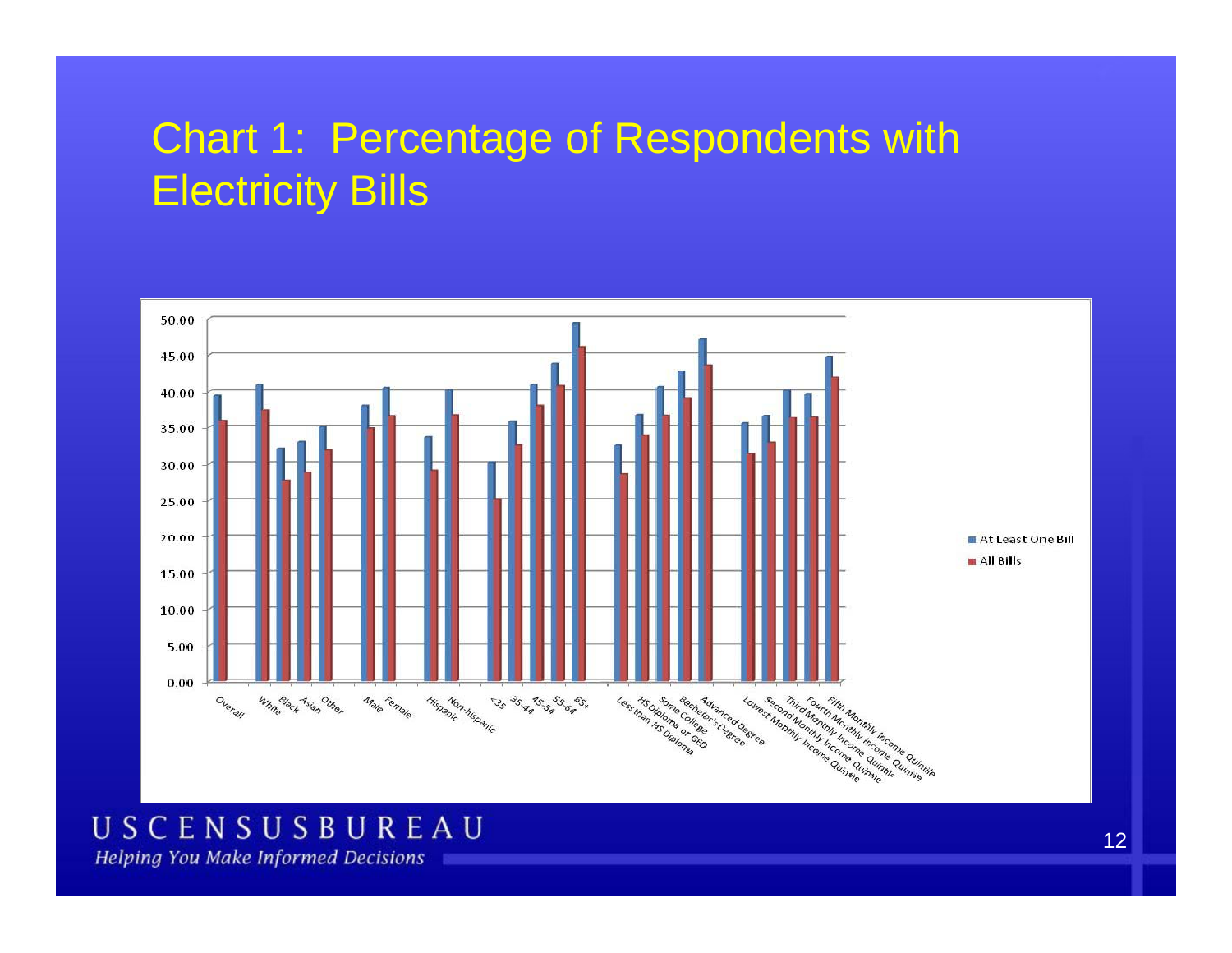### Chart 1: Percentage of Respondents with Electricity Bills (cont.)



### USCENSUSBUREAU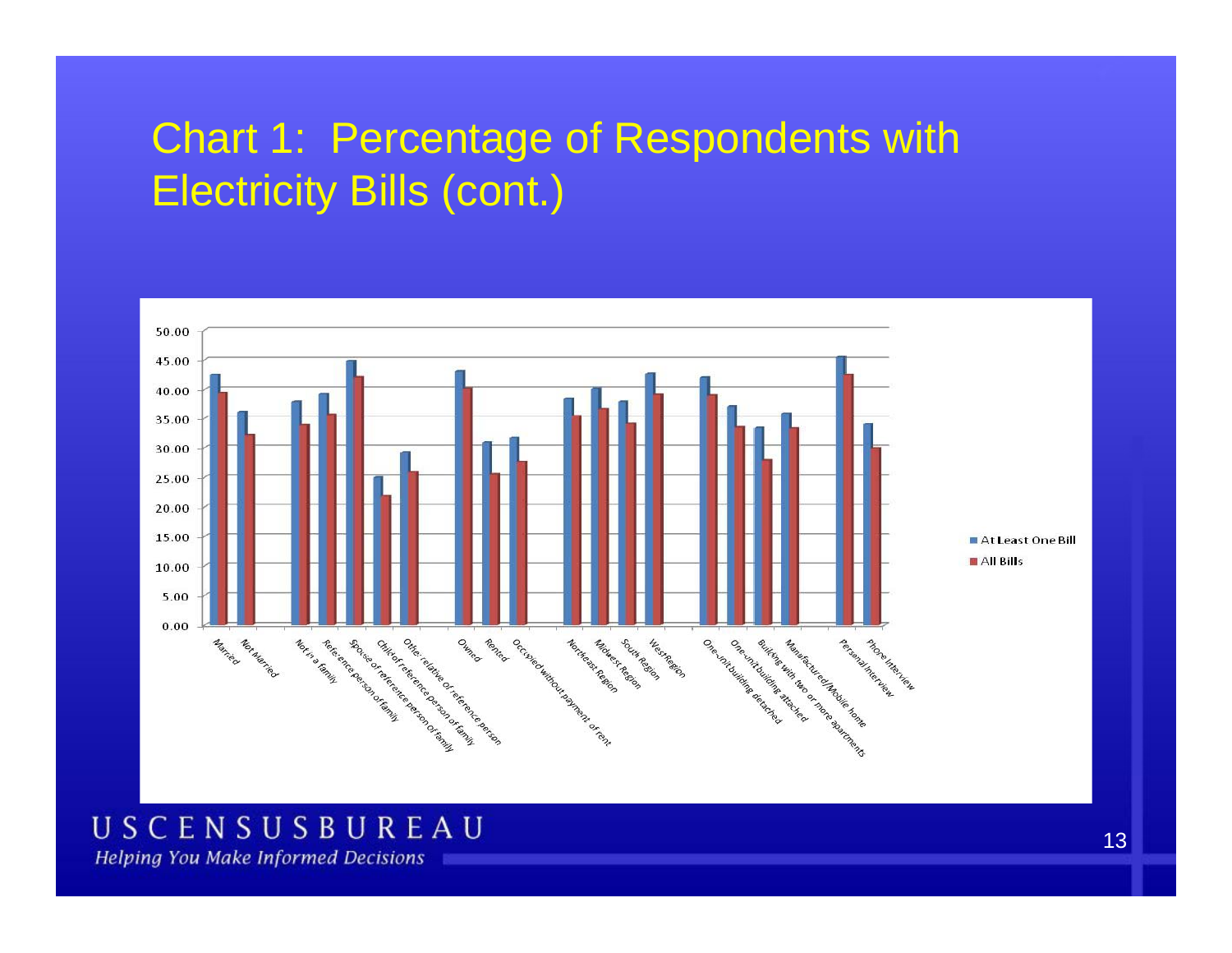### Chart 2: Percentage of Respondents with Gas Bill s



### USCENSUSBUREAU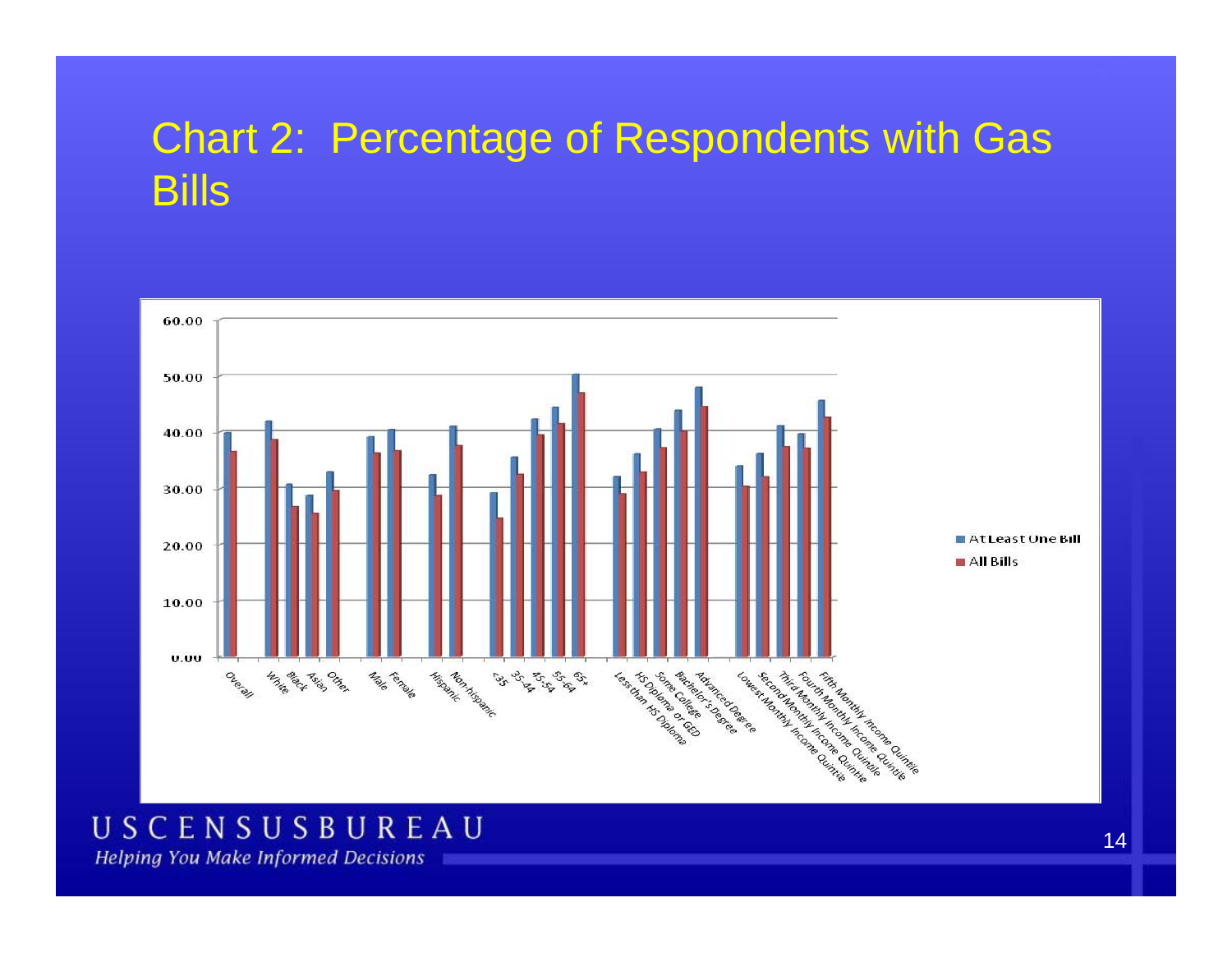### Chart 2: Respondents with Gas Bills (cont.)



### USCENSUSBUREAU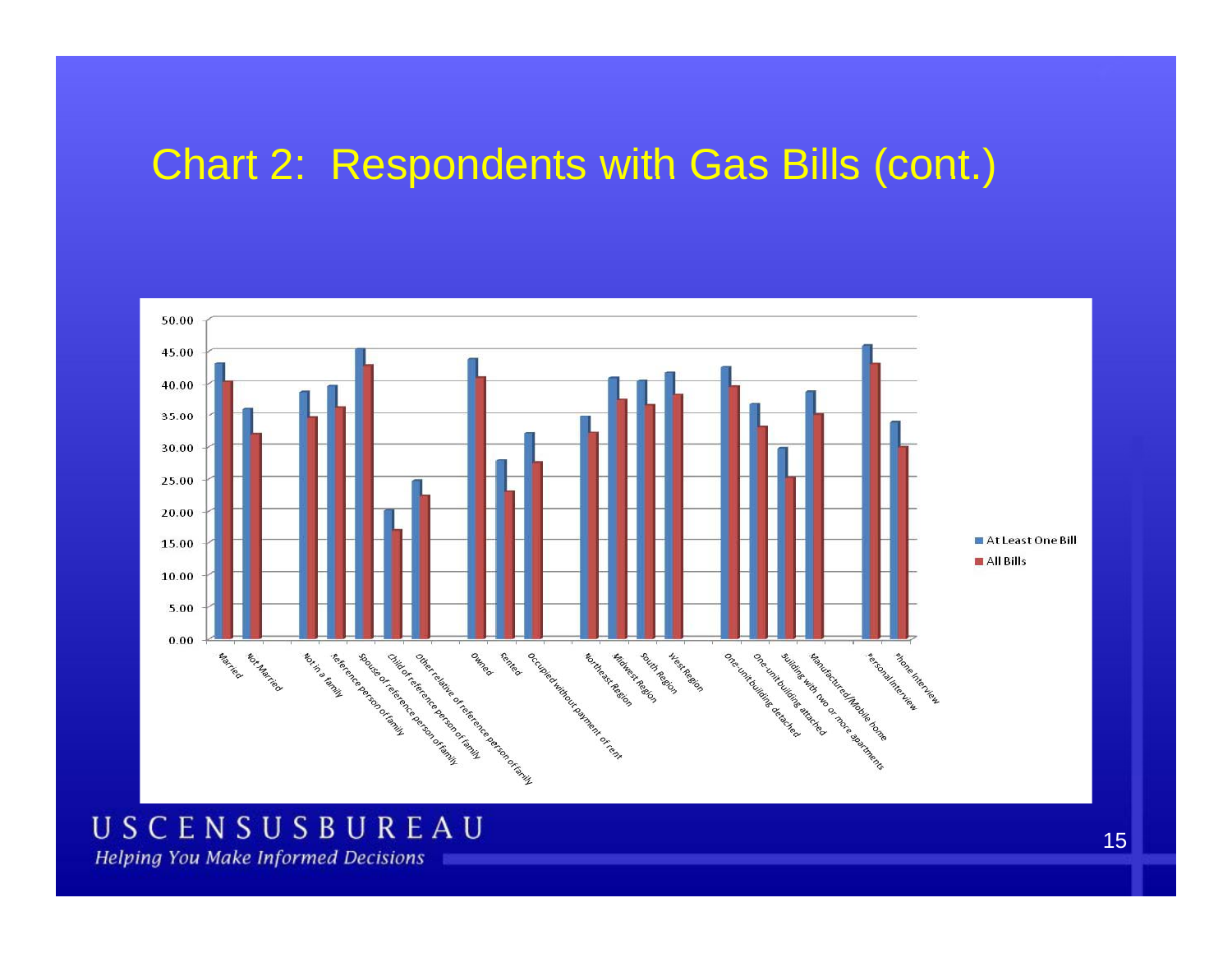## Electricity Bill Model1

- • Model 1: Has All 4 Electricity Bills
	- Positive Effects
		- 65+ (1.54)\*\*\*
		- Advanced Degree (1.24)\*\*\*
		- Fifth Income Quintile (1.22)\*\*\*<br>● Owned. (1.17)\*\*\*
		- Owned  $(1.17)$ \*\*\*
		- Respondent is Spouse of Reference Person (1.18)\*\*\*
		- Personal Visit (1.17)\*\*\*

1Odds ratios in parentheses.

- Negative Effects
	- Asian Only (1.18)\*\*\*
- Figures 2016 Control of Respondent is Child of Reference Person (1.23)\*\*

\*Significant at the 90% level. \*\*Significant at the 95% level. \*\*\*Significant at the 99% level.

#### USCENSUSBUREAU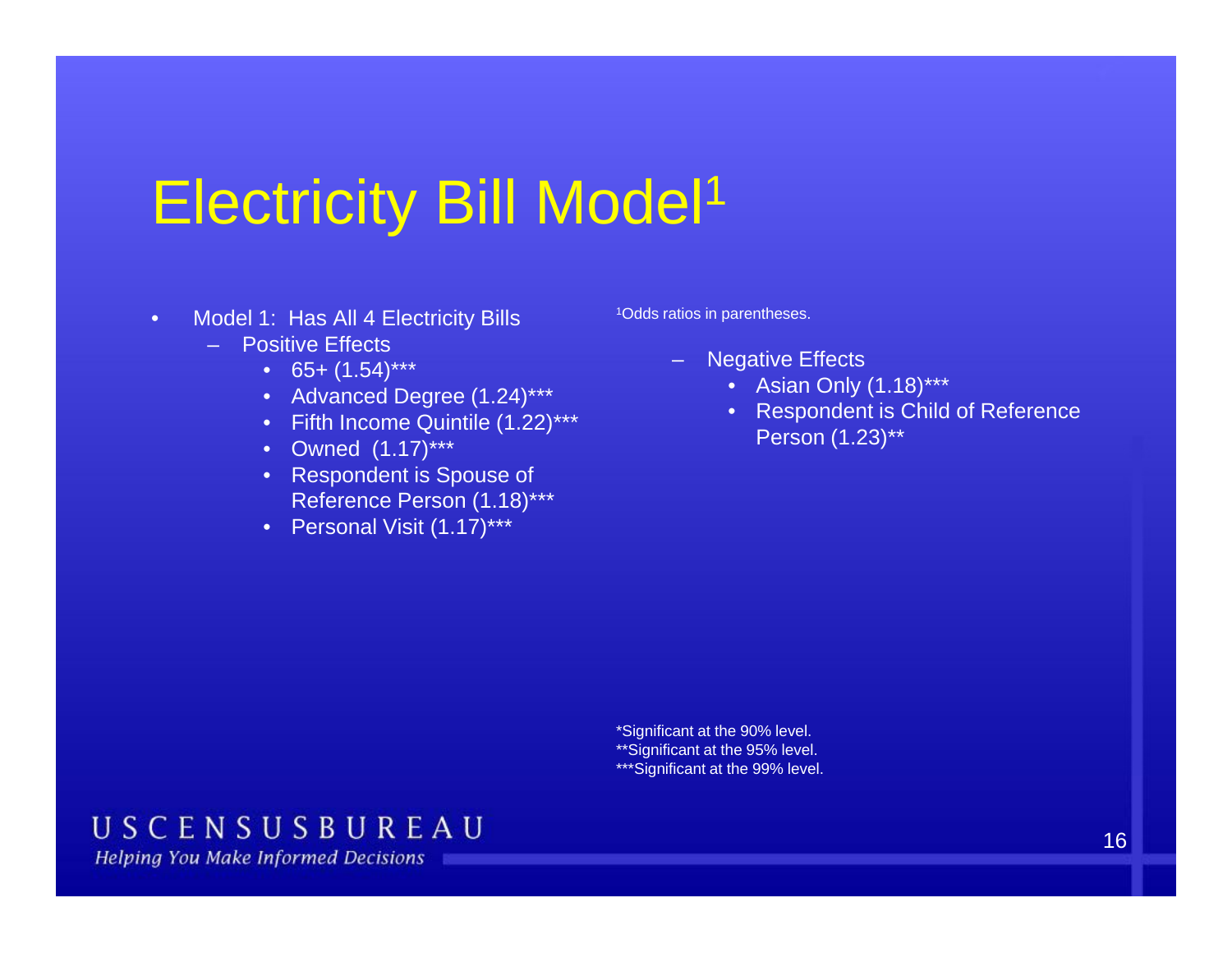## Gas Bill Model1

- • Model 2: Has All 4 Gas Bills
	- Positive Effects
		- 65+ (1.61)\*\*\*
		- Respondent is Spouse of Reference Person (1.31)\*\*\*
		- Owned (1.25)\*\*\*
		- Advanced Degree (1.24)\*\*\*
		- Fifth Income Quintile (1.13)\*\*\*
		- Not in a family  $(1.20)$ \*\*\*
		- Personal Visit (1.19)\*\*\*
- Negative Effects
	- Asian Only (1.34)\*\*\*
- Reference Person (1.31)\*\*\* Respondent is Child of Reference Person (1.42)\*\*\*

\*Significant at the 90% level. \*\*Significant at the 95% level. \*Significant at the 99% level.

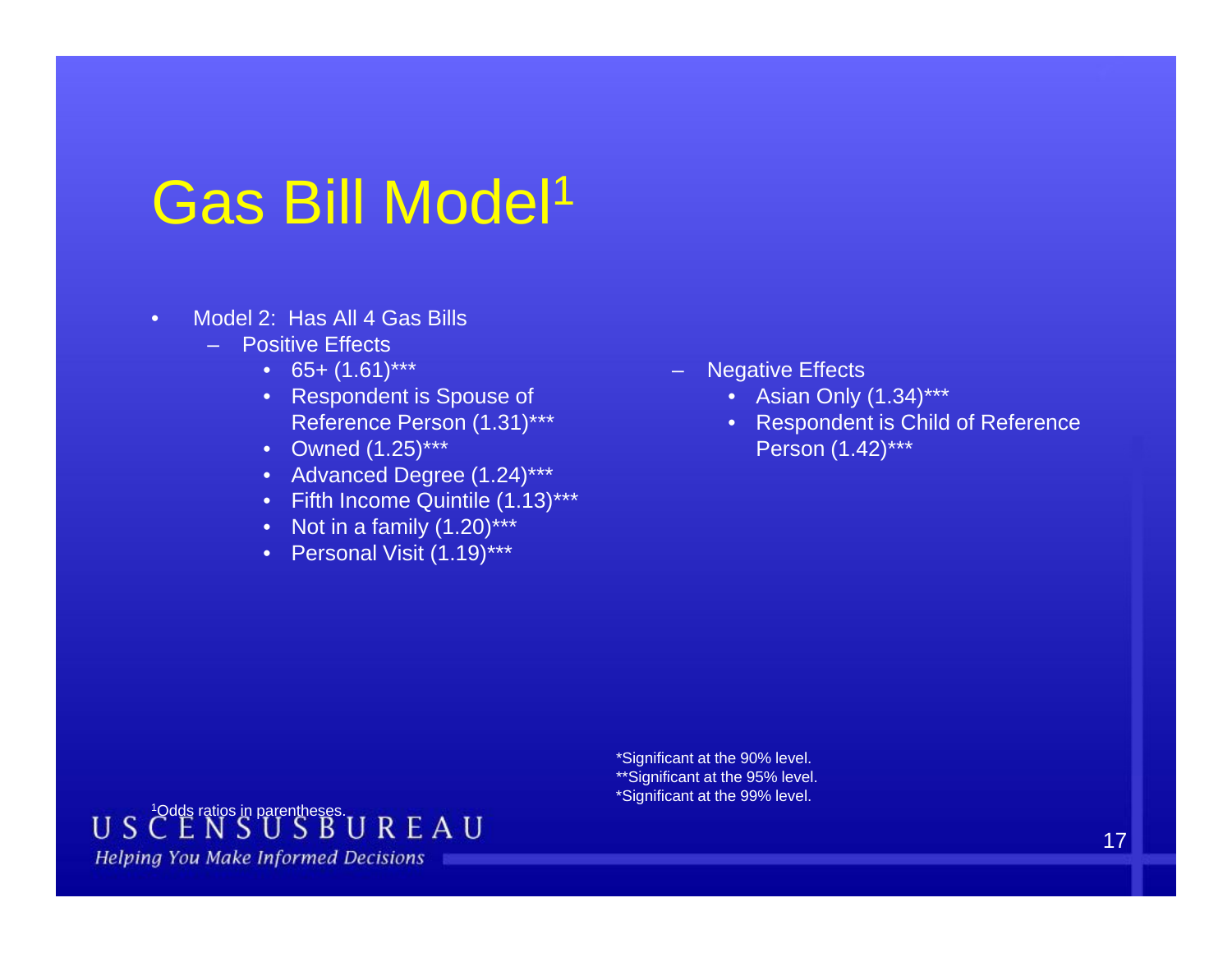# Did the models match theoretical expectations?

- $\bullet$ Who pays the bills?
	- Reference person or spouse were more likely to have bills
	- Child of reference person less likely
	- Other relative of reference person less likely, but not statistically significant
	- Owners are more likely to have bills
	- Occupied without payment of rent less likely, but not statistically significant
- Who is more likely to have bills readily available?
	- Older respondents are more likely to have bills
	- Respondents with higher levels of education are more likely to have bills
	- Respondents with higher income are more likely to have bills
	- Owners are more likely to have bills
- •• How could the FR influence record use?
	- More records with personal interviews.
	- Did not match expectations.
	- Respondent may have more social pressure to retrieve records when the interviewer is in front of them

#### USCENSUSBUREAU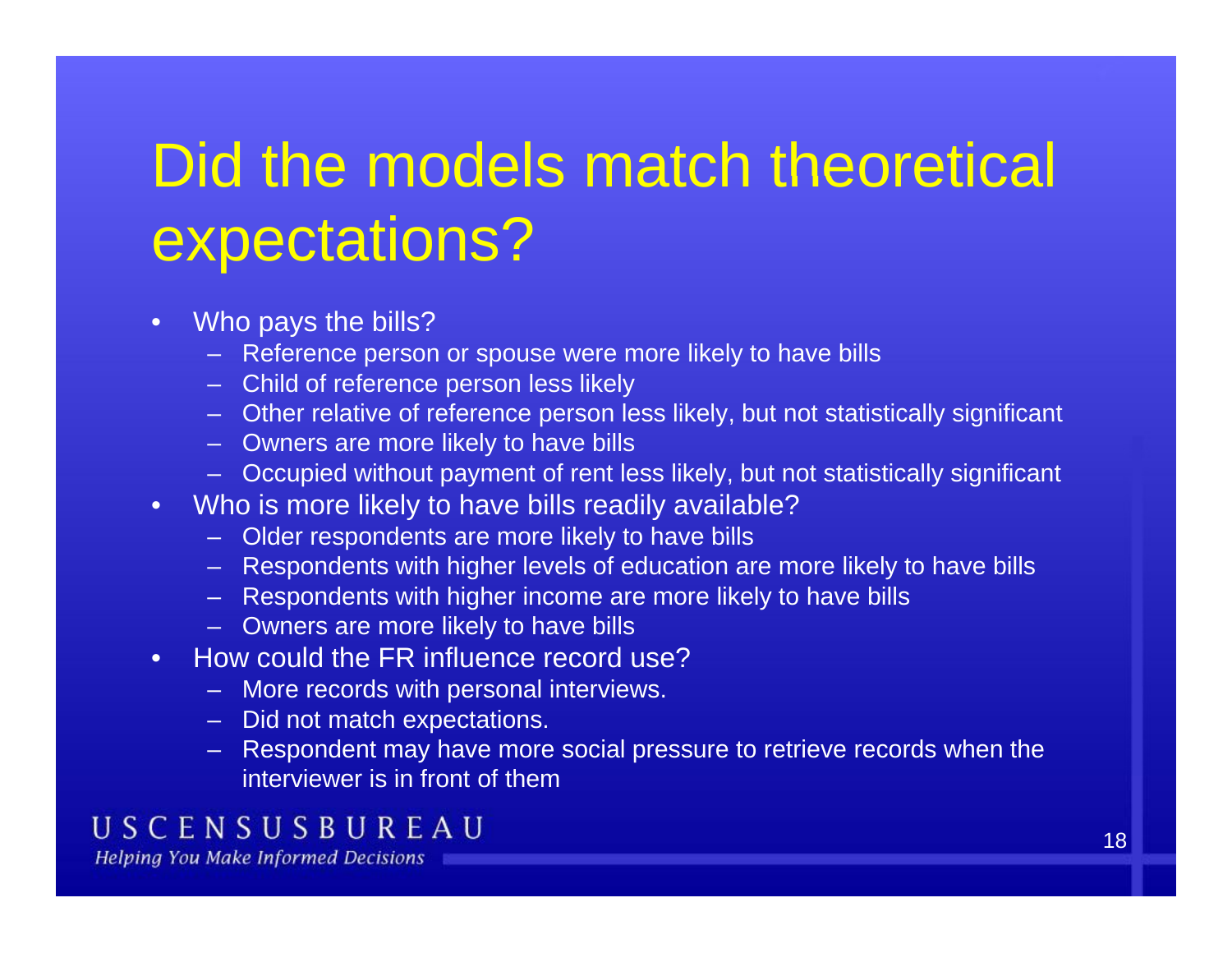## **Summary**

- •Who is more likely to have bills?
	- Older
	- Higher Levels of Education
	- Higher Incomes Lower III Lower I
	- Owners
	- Reference Person or Spouse
	- White Only
	- Personal Interviews
- • Who is less likely to have bills?
	- Younger
	- Lower Levels of Education
	- Lower Incomes
	- Renters
	- Children of Reference Person
	- Asian Only
	- Telephone Interviews

#### USCENSUSBUREAU **Helping You Make Informed Decisions**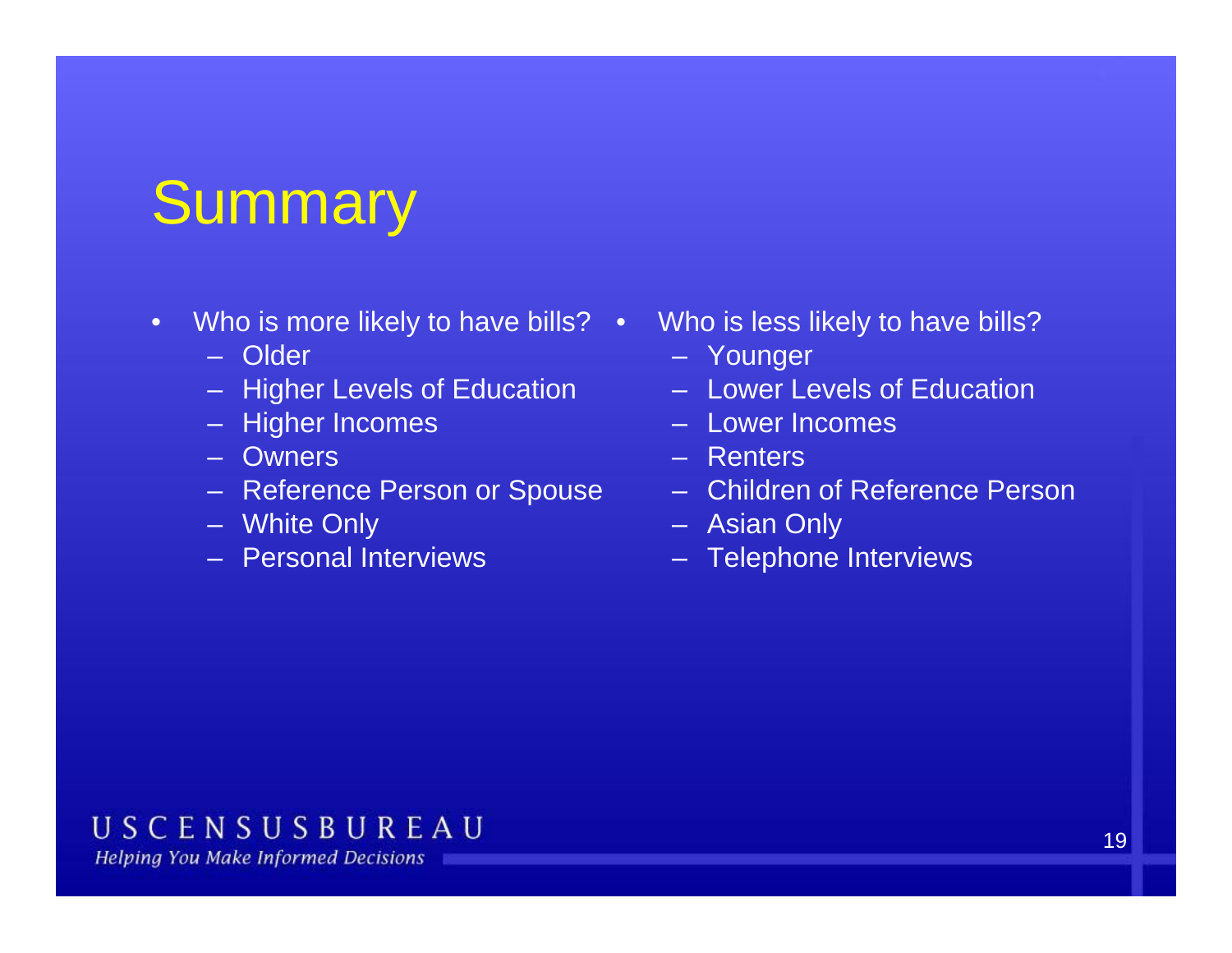### Future Research

- • Does record use improve accuracy?
	- Administrative record checks
	- Comparison of respondent records to respondent responses
- •• Do advance letters improve record usage?
	- Split panel studies could be designed to test the advance letter effect
	- Can advance letters be redesigned to improve record usage in groups that use them less?
- • Alternative ways of collecting utility data
	- Respondent signs waivers so data can be requested of utility companies
	- Collect tract level information from utility companies. Model utility costs based upon location and housing and household characteristics.
	- These methods would reduce respondent burden